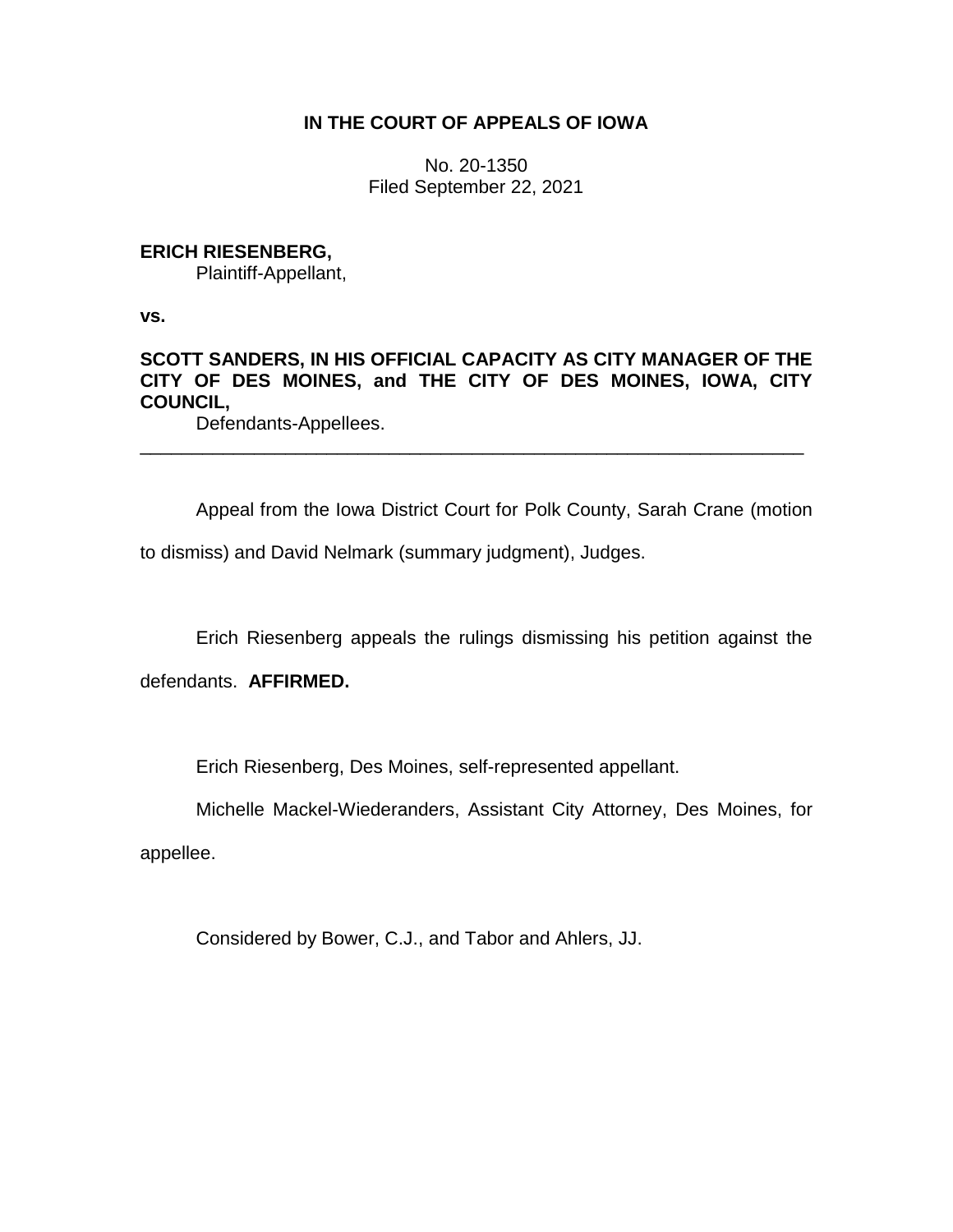#### **AHLERS, Judge.**

Erich Riesenberg filed a four-count petition alleging the city council of Des Moines and city manager Scott Sanders (collectively "City") violated Iowa law when the City entered into a contract with a private company for animal control property and services. Specifically, Riesenberg alleged the contract was illegal because it: (1) was exempted from competitive bidding without good cause, (2) prohibited public oversight, (3) subsidized a private company, and (4) imposed an illegal tax. Riesenberg cast his filing as a petition for writ of certiorari. The district court granted the City's motion to dismiss because Riesenberg's claims were not appropriate for certiorari action. The court then recast the proceeding as a declaratory-judgment action, dismissed count 1 for failure to state a claim, dismissed counts 2 and 4 for lack of standing, and found count 3 survived dismissal as a declaratory-judgment claim. The court later granted summary judgment in favor of the City on the remaining count, count 3.

Riesenberg appeals the rulings granting the City's motions to dismiss and for summary judgment. We review the district court rulings for correction of errors at law. *See Alons v. Iowa Dist. Ct.*, 698 N.W.2d 858, 863 (Iowa 2005) (certiorari); *Turner v. Iowa State Bank & Tr. Co.*, 743 N.W.2d 1, 2–3 (Iowa 2007) (motion to dismiss); *Wallace v. Des Moines Indep. Cmty. Sch. Dist. Bd. of Dirs.*, 754 N.W.2d 854, 857 (Iowa 2008) (summary judgment). In reviewing claims resolved by motion to dismiss, we view "the well-pled facts of the petition in the light most favorable to the plaintiff, resolving any doubts in the plaintiff's favor." *Turner*, 743 N.W.2d at 3. "A motion to dismiss is properly granted only if a plaintiff's petition on its face shows no right of recovery under any state of facts." *Rees v. City of* 

2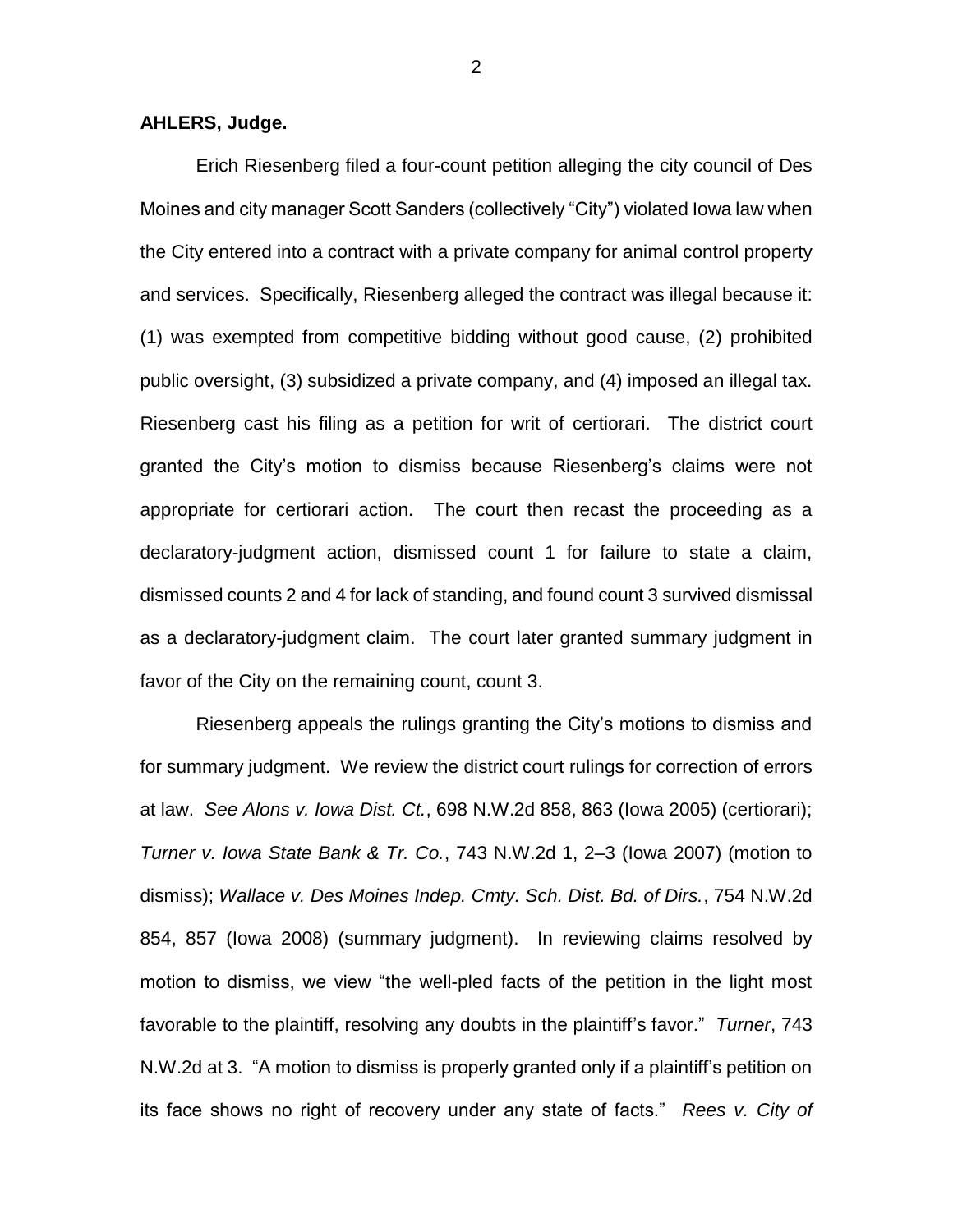*Shenandoah*, 682 N.W.2d 77, 79 (Iowa 2004) (altered for readability) (quoting *Trobaugh v. Sondag*, 668 N.W.2d 577, 580 (Iowa 2003)).In reviewing the claim resolved by summary judgment, we view the facts in the light most favorable to Riesenberg as the non-moving party, and we will affirm summary judgment only "if the pleadings, depositions, answers to interrogatories and admissions on file, together with the affidavits, if any, show that there is no genuine issue as to any material fact." *Wallace*, 754 N.W.2d at 857 (quoting Iowa R. Civ. P. 1.981(3)).

Riesenberg raises numerous issues with the district court's rulings in his appellate brief. We find it necessary to address only the court's ultimate conclusions.

We begin with Riesenberg's claim the district court erred by concluding he could not seek review of the contract by a certiorari action. Initiation of certiorari actions are governed by Iowa Rule of Civil Procedure 1.1401, which states:

A party may commence a certiorari action when authorized by statute or when the party claims an inferior tribunal, board, or officer, exercising judicial functions, or a judicial magistrate exceeded proper jurisdiction or otherwise acted illegally.

Riesenberg does not claim his action was authorized by statute, so, by rule, the only remaining manner by which Riesenberg could initiate a certiorari action would be if the City acted illegally in "exercising judicial functions." The district court found Riesenberg could not seek review of the contract by writ of certiorari because the City did not exercise "judicial functions" in approving the contract. We consider the following factors in determining whether a body exercised judicial functions:

(1) whether the questioned act involves a proceeding in which notice and an opportunity to be heard are required; (2) whether a determination of rights of parties is made which requires the exercise of discretion in finding facts and applying the law thereto; or (3)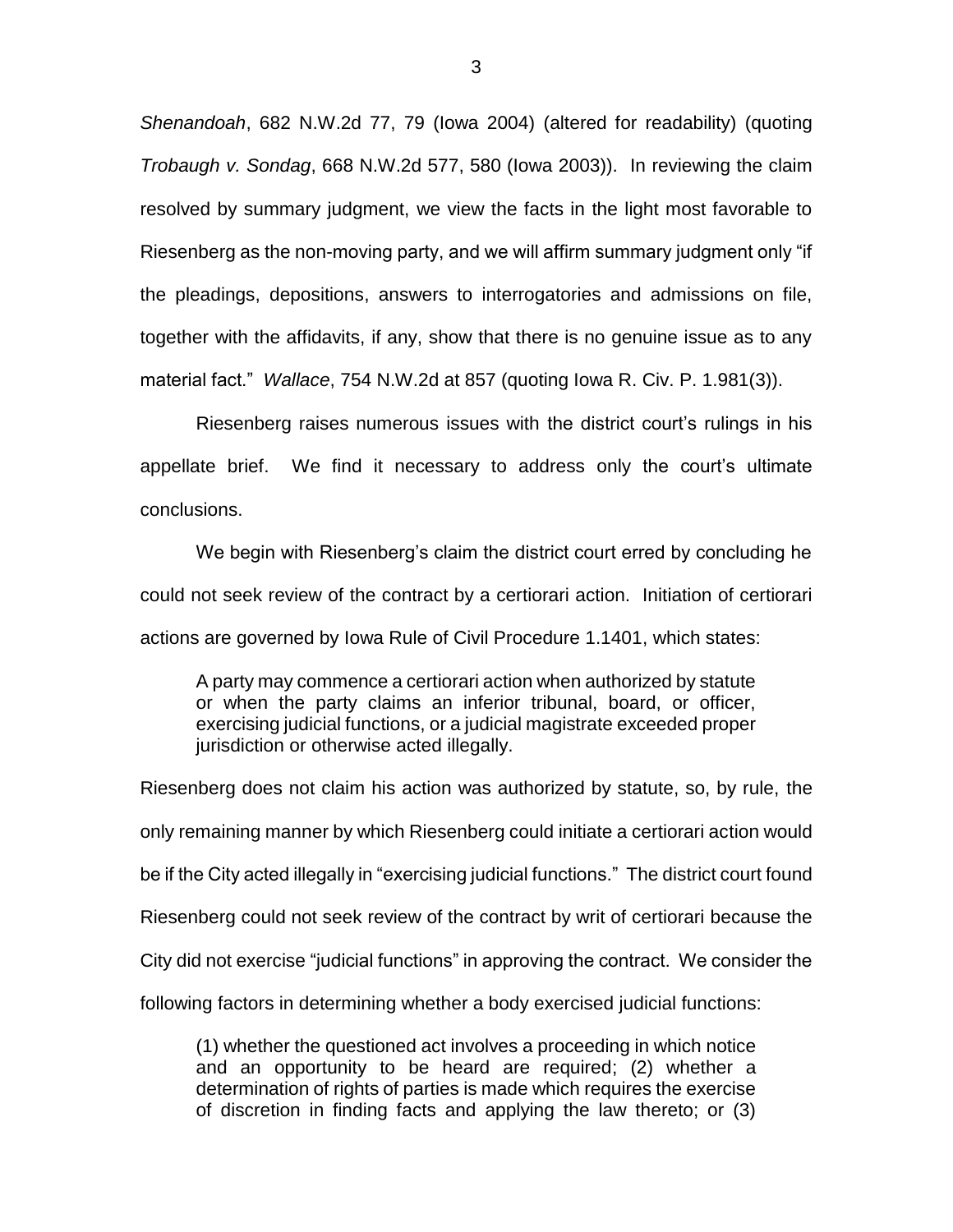whether the challenged act goes to the determination of some right the protection of which is the peculiar office of the courts.

*Wallace*, 754 N.W.2d at 858 (internal quotations and citation omitted). None of these factors indicates the City exercised judicial functions. Riesenberg was not entitled to notice and an opportunity to be heard beyond open-meetings requirements, which do not convert an action into a judicial exercise. *See id*. The City did not determine the rights of parties or otherwise act as a court. *See Hoefer v. Sioux City Cmty. Sch. Dist.*, 375 N.W.2d 222, 223–25 (Iowa 1985) (finding a board exercised judicial functions in selecting from multiple bidders). The City simply chose how to appropriate money, which "is a legislative function left up to the discretion of the political system." *Wallace*, 754 N.W.2d at 859. We find no error in dismissing Riesenberg's claims as a certiorari action. In doing so, we note the court did not deny Riesenberg a forum but instead considered his claims as a proceeding for declaratory judgment. *See id.* ("We note the [petitioners] are not without a remedy.").

The court dismissed count 1 for failure to state a claim upon which relief could be granted. Count 1 alleges the City failed to show good cause when approving the contract. In his petition, Riesenberg asserts the City violated its ordinances, which allow the City to exempt contracts from the competitive bidding process only "for good cause shown." *See* Des Moines, Iowa, Mun. Code § 7-210 (2018). However, Riesenberg's petition acknowledges the City found good cause existed when it approved the contract. Relying only on the ordinance, Riesenberg complains the City did not make specific findings as to what constituted good cause when it approved the contract. The ordinance does not require the City to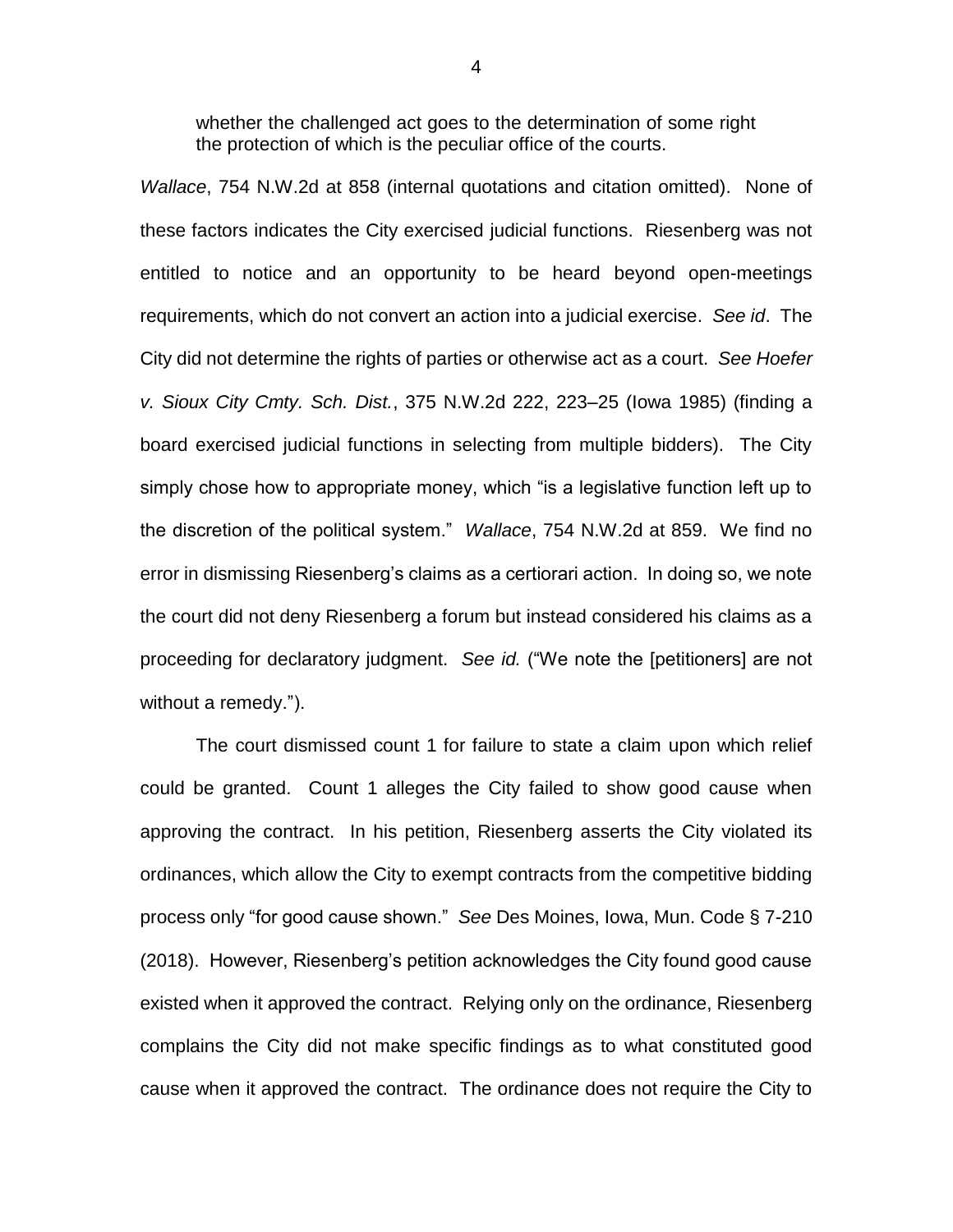make such findings, and the court did not err in dismissing count 1 for failure to state a claim.

The court dismissed counts 2 and 4 for lack of standing. To have standing, Riesenberg "must '(1) have a specific personal or legal interest in the litigation and (2) be injuriously affected.'" *Godfrey v. State*, 752 N.W.2d 413, 418 (Iowa 2008) (quoting *Alons v. Iowa Dist. Ct.*, 698 N.W.2d 858, 864 (Iowa 2005)). "A general interest shared by all citizens in making sure government acts legally is normally insufficient to support standing . . . ." *Id.* at 423–24. However, a person may acquire standing as a taxpayer if the person shows "some personal injury connected with the alleged" illegal act and "some link between higher taxes and the government action being challenged." *Id*.

In count 2, Riesenberg asserts the contract prevents public oversight through a provision stating, "Any inquiries from the media, which are specifically about the" private company, "will be immediately directed to the" private company. Riesenberg does not claim he is a member of the media or that he has had a request for information denied under this provision. In fact, his petition includes information and exhibits he obtained from the City regarding the contract. We agree Riesenberg has not shown a specific interest in this claim or injury resulting from this claim, and he does not have standing to pursue count 2.

In count 4, Riesenberg asserts the contract imposes an illegal tax on animal owners by requiring an owner to pay \$25 per day to the private company if the animal is held during an administrative process. Again, Riesenberg does not claim he has ever been required to pay this boarding fee. The fact others may be required to pay for boarding does not establish standing for Riesenberg to

5